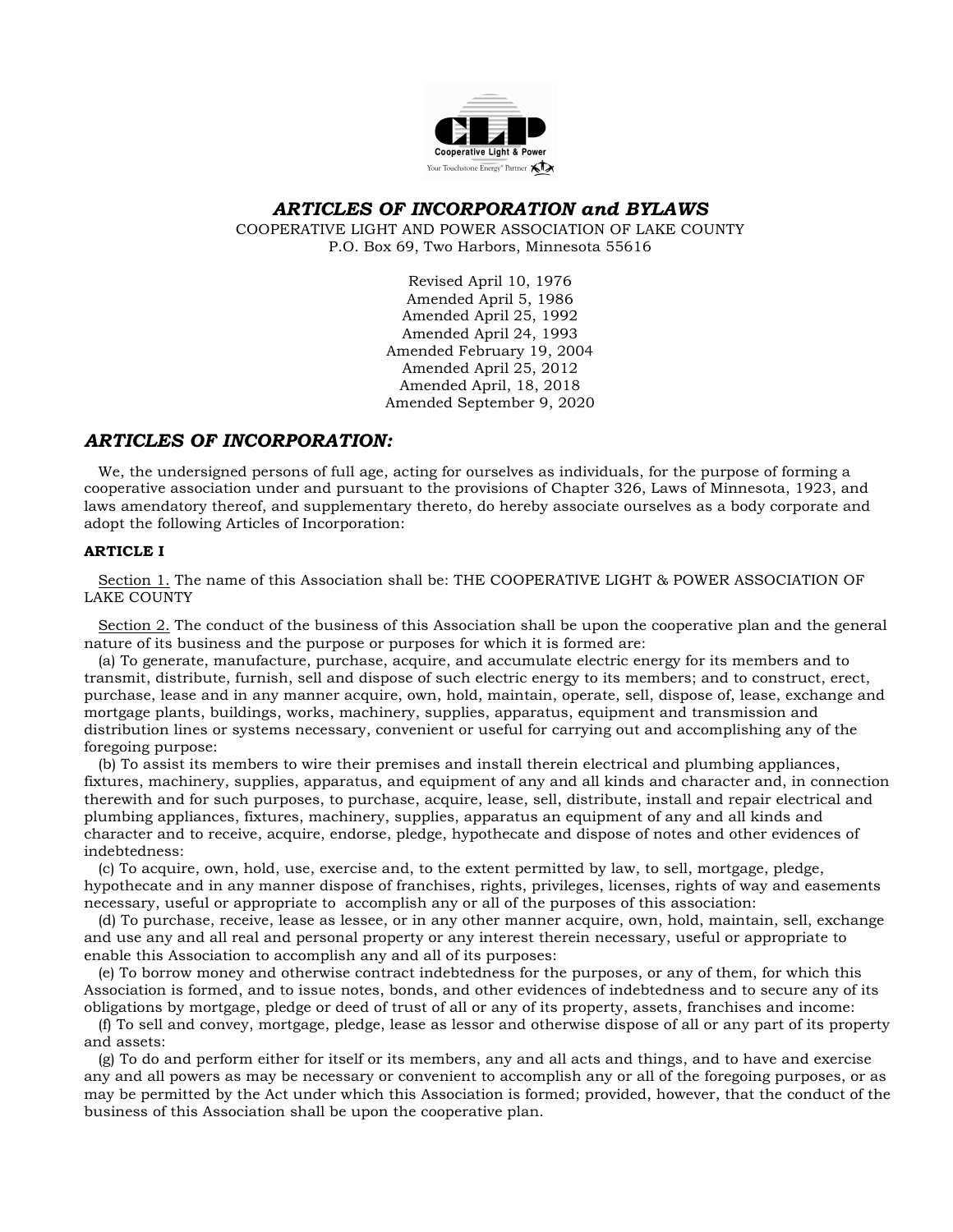The enumeration of the foregoing powers shall not be held to limit or restrict in any manner the general powers of this Association, and this Association shall be authorized to exercise and enjoy all of the powers, rights, and privileges granted to or conferred upon associations of the character of this Association by the laws of the State of Minnesota now or hereafter in force.

 Section 3. The principal place of transacting business of this Association shall be in the County of Lake and State of Minnesota.

### **ARTICLE II**

The period of duration of this Association shall be perpetual.

#### **ARTICLE III**

Section 1. This cooperative shall be organized on a non-stock basis.

 Section 2. Each membership in the Association shall have only one vote in the affairs of this Association and such memberships shall not be transferable except with the approval and consent of the Board of Directors of this Association.

Section 3. No interest or dividends shall be paid upon any membership issued by the Association.

 Section 4. The Association shall at all times be operated on a cooperative non-profit basis for the mutual benefit of its patrons. No interest or dividends shall be paid or payable by the Association on any capital furnished by its patrons.

 In the furnishing of electric energy the Association's operations shall be so conducted that all patrons, members and non-members alike, will through their patronage furnish capital for the Association. In order to induce patronage and to assure that the Association will operate on a non-profit basis the Association is obligated to account on a patronage basis to all its patrons, members and non-members alike, for all amounts received and receivable from the furnishing of electric energy in excess of operating costs and expenses properly chargeable against the furnishing of electric energy. All such amounts in excess of operating costs and expenses at the moment of receipt by the Association are received with the understanding that they are furnished by the patrons, members and non-members alike, as capital. The Association is obligated to pay by credits to a capital account for each patron all such amounts in excess of operating costs and expenses. The books and records of the Association shall be set up and kept in such a manner that at the end of each fiscal year the amount of capital, if any, so furnished by each patron is clearly reflected and credited in an appropriate record to the capital account of each patron, and the Association shall within a reasonable time after the close of the fiscal year notify each patron of the amount of capital so credited to said patron's account. All such amounts credited to the capital account of any patron shall have the same status as though they had been paid to the patron in cash in pursuance of a legal obligation to do so and the patron had then furnished the Association corresponding amounts for capital.

 In the event of dissolution or liquidation of the Association, after all outstanding indebtedness of the Association shall have been paid, and any membership application fees returned, outstanding capital credits shall be retired without priority on a pro rata basis. If at any time prior to dissolution or liquidation, the board of directors shall determine that the financial condition of the Association will not be impaired thereby, the capital then credited to patrons' accounts may be retired in full or in part. The Board of Directors shall determine the method, basis, priority and order of retirement, if any, for all such accounts heretofore and hereafter furnished as capital. In no event, however, shall any capital be retired contrary to the provisions of any unsatisfied mortgage and related loan contract. Provided, however, that the board of directors shall have the power to adopt rules providing for the separate retirement of that portion ("power supply portion") of capital credited to the accounts of patrons which corresponds to capital credited to the account of the Cooperative by an organization furnishing electric service to the Cooperative. Such rules shall (a) establish a method for determining the power supply portion of capital credited to each patron for each applicable fiscal year, (b) provide for separate identification on the Cooperative's books of the power supply portion of capital credited to the Cooperative's patrons, (c) provide for appropriate notifications to patrons with respect to the power supply portion of capital credited to their accounts and (d) preclude a general retirement of the power supply portion of capital credited to patrons for any fiscal year prior to the general retirement of other capital credited to patrons for the same year or of any capital credited to patrons for any prior fiscal year.

 Capital credited to the account of each patron shall be assignable only on the books of the Association pursuant to written instructions from the assigner and only to successors in interest or successors in occupancy in all or a part of such patron's premises served by the Association unless the board of directors, acting under policies of general application, shall determine otherwise.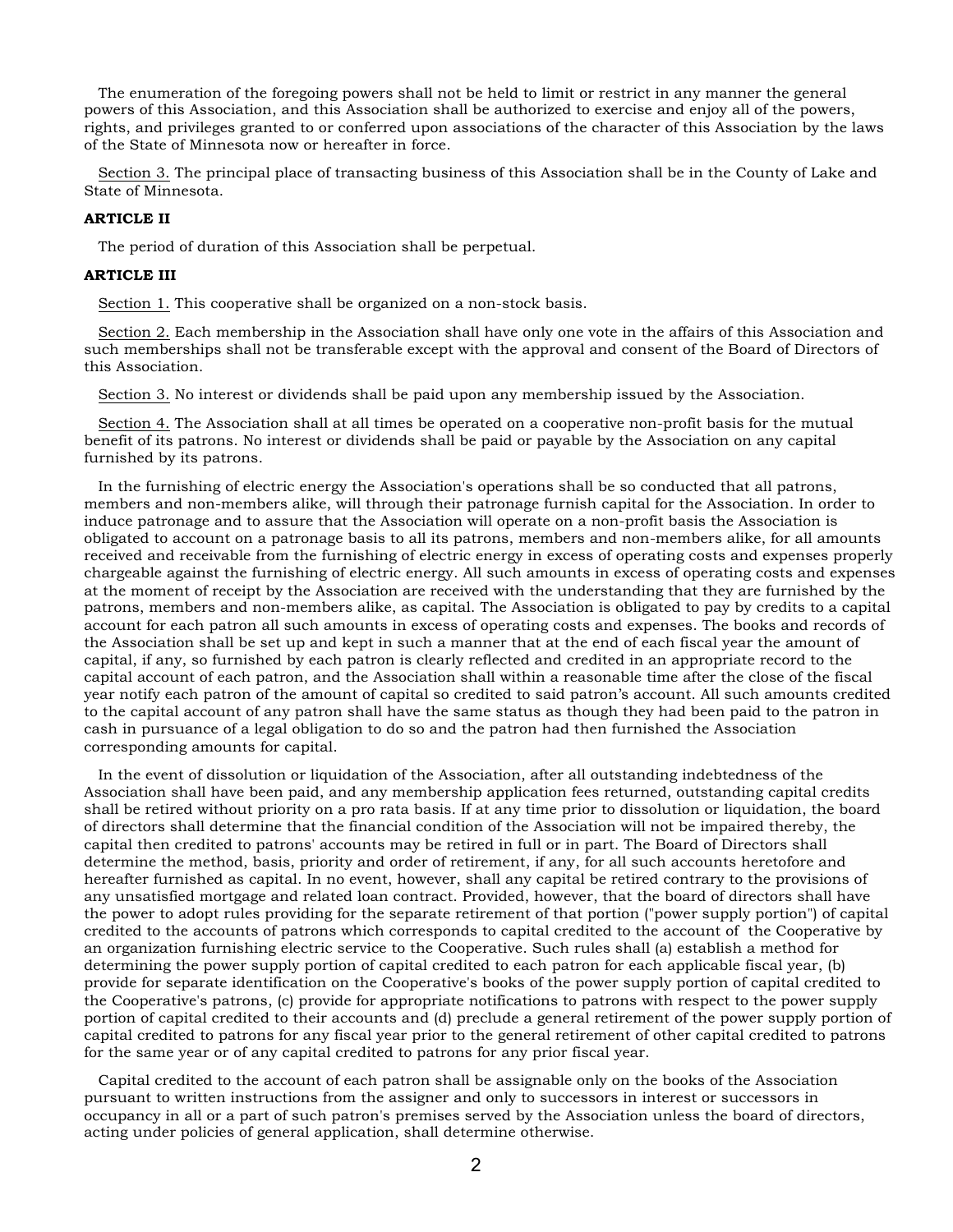The board of directors, at its discretion, shall have the power at any time upon the death of any patron, if the legal representative of said patron's estate shall request in writing that the capital credited to any such patron be retired prior to the time such capital would otherwise be retired under the provisions of these Articles, to retire capital credited to any such patron immediately upon such terms and conditions as the board of directors, acting under policies of general application, and the legal representatives of such patrons estate shall agree upon; provided, however, that the financial condition of the Association will not be impaired thereby.

 The patrons of the Association, by dealing with the Association, acknowledge that the terms and provisions of the articles of incorporation and by-laws shall constitute and be a contract between the Association and each patron, and both the Association and the patrons are bound by such contract, as fully as though each patron had individually signed a separate instrument containing such terms and provisions. The provisions of this article shall be called to the attention of each patron of the Association by posting in a conspicuous place in the Association's office.

 In the event that the Association should engage in the business of furnishing goods or services other than electric energy, all amounts received and receivable there-from which are in excess of costs and expenses properly chargeable against the furnishing of such goods or services shall insofar as permitted by law, be used and applied at the discretion of the Board of Directors as follows: 1. Be retained as permanent equity; or 2. Allocated as margins to members of the Cooperative.

# **ARTICLE IV**

The names and residences of the incorporators of this Association are:

1. Emil Westholm Route #1, Two Harbors, MN 2. A. Giddings Route #1, Two Harbors, MN 3. Wm. Hill Larsmont, MN 4. Charles Elving Route #1, Two Harbors, MN 5. Torstein Grinager Two Harbors, MN

### **ARTICLE V**

 Section 1. The government of this Association and the management of its affairs and business shall be vested in a Board of Directors, consisting of five (5) members, who shall be elected by ballot by the members for such terms as the By-Laws may prescribe at the Annual Meeting of the members, which shall after the year 1965 be held not earlier than the fourth Saturday of March or later than the fourth Saturday of April, unless the board, in their sole and reasonable discretion, deem it necessary and prudent to schedule at a later time and in a manner to be determined, of each year at a time and place designated by the Board of Directors. Any vacancy occurring in the Board of Directors may be filled by the remaining members of the Board, except if otherwise provided by law or the By-Laws of this Association, and any person elected to fill any such vacancy shall hold office until the next Annual Meeting of the members and until his successor shall have been elected and shall have qualified.

Section 2. The names and places of residence of those who shall compose the first Board of Directors and who shall hold office until the first Annual Meeting of the members and until their successors shall be elected and shall have qualified are as follows:

| Route #1, Two Harbors, MN |
|---------------------------|
| Route #1, Two Harbors, MN |
| Larsmont, MN              |
| Route #1, Two Harbors, MN |
| Two Harbors, MN           |
|                           |

 Section 3. The Board of Directors shall have the power to make and adopt such rules and regulations, not inconsistent with these Articles of Incorporation or the By-Laws of this Association or the laws of the State of Minnesota, as it may deem advisable for the management, administration and regulation of the business and affairs of this Association.

### **ARTICLE VI**

 Section 1. Any natural person, or legal business entity, may become a member of this Association by: (a) Having its written application for membership approved by the Board of Directors;

(b) Paying the membership fee as determined by the Board of Directors;

(c) Receives and pays the Association its fixed charge for electric services availability;

 (d) Agreeing to comply with and be bound by the Articles of Incorporation, By-Laws of the Association, and any rules, regulations and policies of the Association, and any amendments thereof or additions thereto; and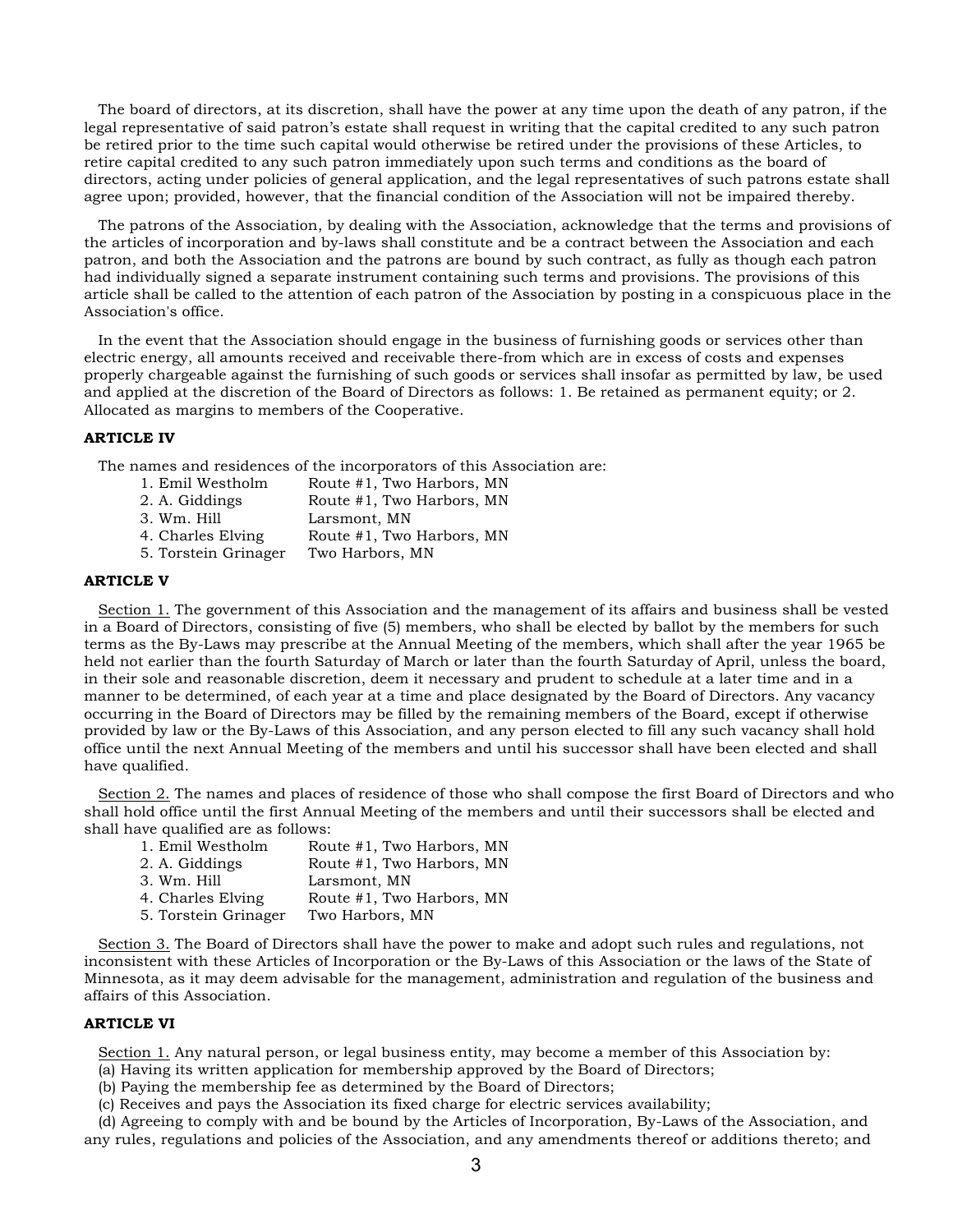(e) Agreeing to pay all debts owing to the Association whenever they become due.

Section 2. Each member shall;

 (a) Purchase the minimum amount of electric energy which such member has agreed to purchase from this Association after such electric energy will have become available for use;

(b) Pay all obligations owing to this Association as and when the same become due; and

(c) Comply with such rules and regulations as may be adopted by the Board of Directors of this Association.

 Section 3. The By-Laws of this Association may define and fix the duties and responsibilities of the members, officers and directors and may also contain any other provision for the regulation of the business and affairs of this association not inconsistent with these Articles of Incorporation or the laws of the State of Minnesota.

# **ARTICLE VII**

 This Association reserves the right to amend, alter, change or repeal any provision contained in these Articles of Incorporation in the manner now or hereafter prescribed by law.

# *BY-LAWS:*

# **ARTICLE I—**Membership

 Section 1. Requirements for Membership. Any natural person, or legal business entity, requesting or desiring electric service from Cooperative Light & Power and Power Association of Lake County (Cooperative) shall become a member of the Cooperative provided that said party has first:

 (a) Made a written application for membership therein and the application is approved by the Board of Directors (Board); the form of the Membership Application shall be prescribed and amended from time to time by the Board of Directors.

(b) Receives and pays the Cooperative its fixed charge for electric services availability;

 (c) Agreed to comply with and be bound by the Articles of Incorporation and By-Laws of the Cooperative and any rules and regulations adopted by the Board from time to time;

(d) Paid the membership fee as determined by the Board; and

(e) Agrees and continues to pay all debts owing to the Cooperative whenever they become due.

 No member may hold more than one membership in the Cooperative, and no membership in the Cooperative shall be transferable, except as provided in these By-Laws. Further, no more than one membership shall be allocated to any one general service meter or electrical services contract.

 Each member shall, upon being requested to do so by the Cooperative, execute and deliver to the Cooperative easement right-of-ways over, on and under such lands owned or leased by or mortgaged to the member and in accordance with such reasonable terms and conditions, as the Cooperative shall require for the furnishing of electrical service, or any other services provided by the Cooperative, to that member or other members or for the construction, operation, or maintenance or relocation of the Cooperative's electric facilities.

 Section 2. Joint Membership. Two or more adult persons, legal entities, or combination thereof, may apply for Joint Membership and, subject to their compliance with the requirements set forth in Section 1 of this Article, may be accepted for such membership. The term "member" as used in these By-Laws shall be deemed to include those holding a Joint Membership and any provisions relating to the rights and liabilities of membership shall apply equally with respect to the holders of a Joint Membership shall be as follows:

 (a) The presence at a meeting of any of the joint members shall be regarded as the presence of one member and shall constitute a joint waiver of notice of the meeting;

 (b) The vote of either separately or both jointly shall constitute one joint vote. In any event, only one ballot shall be presented to each membership. The vote may not be split;

(c) A Waiver of Notice signed by either or both shall constitute a joint waiver;

(d) Notice to either shall constitute a notice to both;

(e) Expulsion of either shall terminate the joint membership;

(f) Withdrawal of either shall terminate the joint membership; and

 (g) Any one party to a joint membership, but not more than one, may be elected or appointed as a board member, provided all parties in the joint membership meet the qualifications for becoming a board member.

Section 3. Conversion of Membership.

 (a) A membership may be converted to a joint membership upon written request to the Board and the approval of the Board thereof.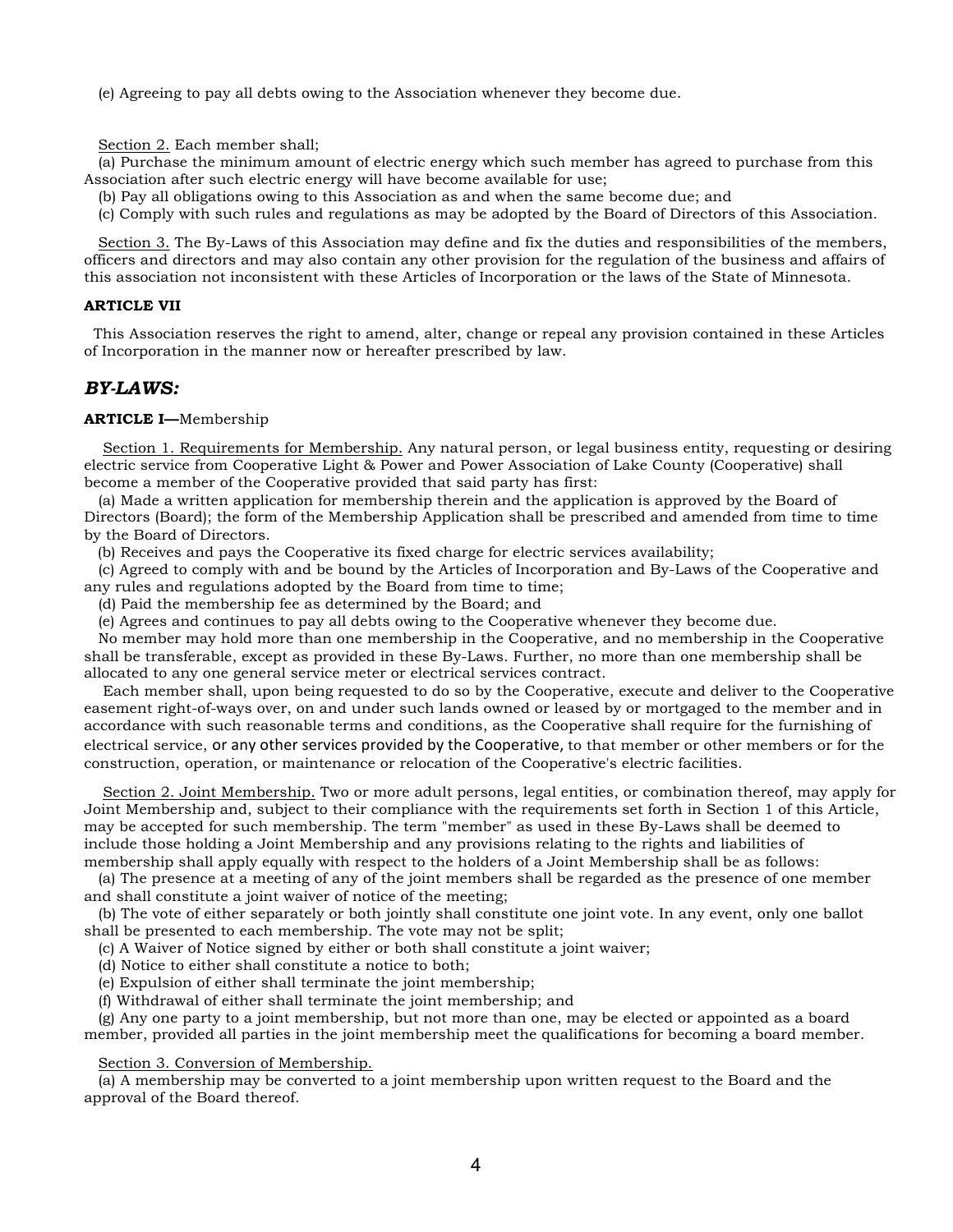(b) Upon the death or dissolution of any of the parties in a joint membership, the membership shall be held solely by the survivors of that joint membership. The estate of deceased or dissolved joint members shall not be released from any debts or obligations due the Cooperative.

(c) A joint membership may be converted to a membership upon written request to the Board.

 (d) Upon legal separation or dissolution of marriage of a natural joint membership, such membership shall continue to be held solely by the one who continues directly to occupy or use the premises covered by such membership in the same manner and to the same effect as though such membership had never been joint; provided, that the other spouse shall not be released from any debts or obligations due the Cooperative.

The Cooperative shall keep a record of the status of all memberships and any changes thereto.

Section 4. Purchase of Electric Energy. Except as applicable federal and state statutes and regulations may require, each member shall, as soon as electrical services shall be available, purchase from the Cooperative all electrical services used on the premises specified in the application for membership and shall pay therefore at rates which shall from time to time be fixed by the Board. Production or use of electric energy on such premises, regardless of the source thereof, by means or facilities, which shall be interconnected with the Cooperative facilities, shall not disqualify a membership.

 It is expressly understood that amounts paid for electric energy in excess of the cost of service are furnished by the members as capital and each member shall be credited with the capital so furnished as provided in these By-Laws. Each member shall pay to the Cooperative such minimum amount regardless of the amount of electric energy consumed, as shall be fixed by the Board from time to time. Each member shall also pay all amounts owed the Cooperative as and when the same shall become due and payable.

#### Section 5. Termination of Membership.

 (a) Any member may withdraw from membership upon payment in full of all debts and liabilities of such member and upon compliance with such uniform terms and condition as the Board may prescribe.

 (b) The Board may, by affirmative vote of not less than two-thirds of all members of the Board, expel any member who fails to comply with any of the provisions of the Articles of Incorporation, By-Laws, policies, rules, rates or regulations adopted by the Board, including non-payment policies, but only if such member shall have been given written notice by the Cooperative that such failure makes the member liable to expulsion and such failure shall have continued for at least ten (10) days after such notice was given. An expelled member may be reinstated by vote of the Board or by two-thirds majority vote of the members present at an annual or special meeting.

 (c) Upon withdrawal, notification of death, cessation of existence or expulsion of a member, the membership of such member shall terminate. Termination of membership in any manner shall not release the member, or the estate, administrator, heirs, receivers or successors, from any debts or obligations due the Cooperative.

 Section 6. Non-Liability for Debts of the Cooperative. The private property of the members shall be exempt from execution or other liability for the debts of the Cooperative and no member shall be liable or responsible for any debts or liabilities of the Cooperative.

Section 7. Property Interest of Members Upon Dissolution. Upon dissolution, after:

(a) All debts and liabilities of the Cooperative shall have been paid and,

 (b) All capital furnished through patronage shall have been retired as provided in these By-Laws, the remaining property and assets of the Cooperative shall be distributed among such members and former members in the proportion which the aggregate patronage of each bears to the total patronage of all members during the ten calendar years preceding the date of the filing of the certification of dissolution.

Section 8. Member Responsibilities. Once membership has been granted, each member shall:

 (a) Upon request by the Cooperative, grant Cooperative permission without compensation thereof, a defined easement or right-of-way over, above, across or under the real property owned or leased by or mortgaged to or otherwise controlled by the member, in accordance with such reasonable terms and conditions as the Cooperative shall require, for the purpose of furnishing electric and other service and for the construction, operation, maintenance and repair (including the clearing of brush and trees in this easement) and/or relocation of the Cooperative's facilities or to extend such services to other members;

 (b) Give the Cooperative rights to cut, trim and/or remove any trees that in the discretion of the Cooperative, or of its agents or assigns, would be a danger to its facilities, even if such tree is outside of an easement granted;

 (c) Cause all premises receiving electric service from the Cooperative to become and remain wired in accordance with the specifications of the National Electric Code and the National Electric Safety Code, any applicable state or local government ordinances and statutes, or the specifications of the Cooperative;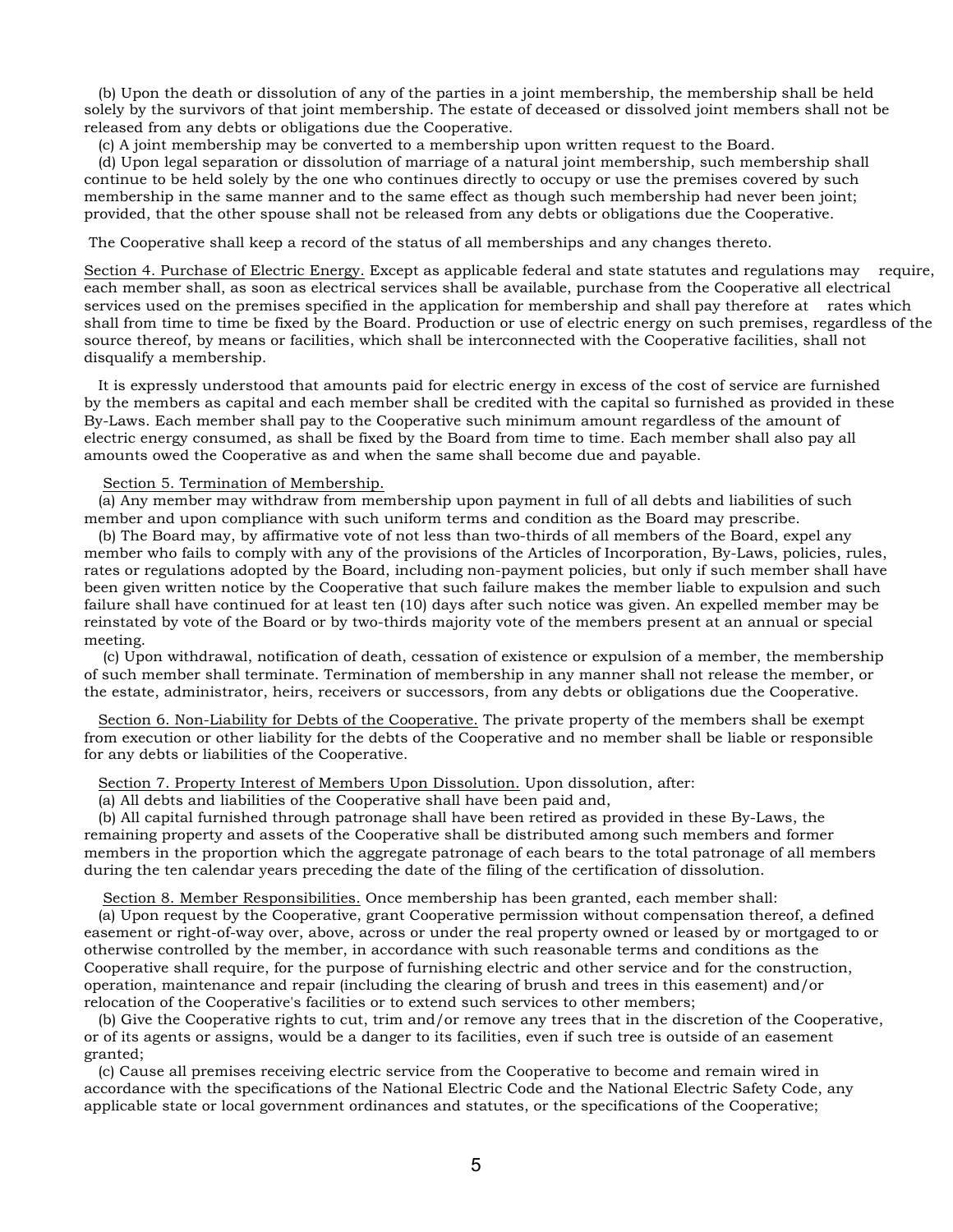(d) Be responsible for and indemnify the Cooperative and its employees, agents and independent contractors against death, injury, loss or damage arising from or as a result of any defect, negligence or improper use or maintenance of such premises and all wiring and apparatus connected thereto or use thereon; and

 (e) Make available to the Cooperative a suitable site, as determined by the Cooperative, to place its physical facilities for furnishing, maintaining and metering of all electric and other service used on the premises and to other members, shall permit Cooperative's authorized employees, agents and independent contractors to have access hereto and without interference from any hostile source for the purpose of meter reading, collection of billing and for inspection, maintenance, repair or disconnection of such facilities or services at all reasonable times. In no event, shall the Cooperative's responsibility for furnishing electric and other service extend beyond the point of delivery.

### **ARTICLE II—**Meeting of Members

 Section 1. Annual Meeting. The Annual Meeting of the Members shall be held at such time, place and hour in each year as may be determined by the Board, which shall be designated in the notice of the meeting for purpose of electing board members, passing upon reports covering the previous year and transacting such other business as may come before the annual meeting.

 Section 2. Notice of Annual Meeting. Notice of the annual meeting shall be given by the secretary by publication in Lake County, Minnesota, at least two (2) weeks previous to the date of such meeting or by mailing written notice thereof to each and every member personally at the member's last known post office address not less than fifteen (15) days prior to the date of the meeting.

 Section 3. Special Meetings. Special meeting of members may be called by a majority of the Board, or upon written petition signed by at least twenty percent (20%) of the members and it shall thereupon be the duty of the Secretary of the Cooperative to cause notice of such a meeting to be given.

 Section 4. Notice of Special Meeting. Notice of the time, place and purpose of a special meeting shall be given either by publication in the legal newspaper of Lake County, Minnesota, at least two (2) weeks previous to the date of such meeting or by mailing written notice thereof to each and every member personally at the member's last known address not less than fifteen (15) days prior to the date of such special meeting. Such notice shall be issued within ten (10) days from and after the date of the presentation of the petition mentioned in Article II, Section 3, above. The special meeting shall be held within thirty (30) days from the date of such notice.

 Section 5. Failure to Receive Notice. A member's failure to receive notice of an annual or special meeting shall not invalidate any actions taken at such an annual or special meeting.

 Section 6. Quorum. At least twenty percent (20%) of the total number of memberships of this Association, present in person, shall constitute a quorum for the transaction of business at all meetings of the members so long as the total number of memberships does not exceed two hundred (200). In case the total number of memberships of this Association exceeds two hundred (200), then and in such cases, not less than fifty (50) memberships, present in person, shall constitute a quorum for the transaction of business at all meetings of the members.

 Section 7. Who May Vote. Each membership shall be entitled to one (1) vote and no more upon each matter submitted to a vote at a meeting of the members.

 Any member, which is a legal business entity, may be required to furnish appropriate evidence of the authority of its representative to vote on its behalf. Such authority shall be furnished to the Secretary of the Cooperative before such representative votes at any such meeting. A representative or officer may also vote as an individual, if a member. Except as described above, no voting by proxy will be allowed.

 Section 8. Voting. Each membership, may vote on changes to the Articles of Incorporation or By-Laws in such a manner as lawfully prescribed by the Board. For all other matters the membership must be present to vote.

 Any member present at an annual meeting may vote on all questions, motions and elections raised at that meeting.

 Section 9. Voting List. The Board Secretary shall make an alphabetical list of the members entitled to vote at the upcoming meeting, along with the member's address. The list shall be prepared at least fifteen (15) days prior to the meeting and shall be kept open at the time and place of the meeting where it may be inspected by any member.

 Section 10. Order of Business. The order of business at the Annual Meeting of Members, and so far as possible at all other meetings of the members, shall be as follows:

1. Call of the roll.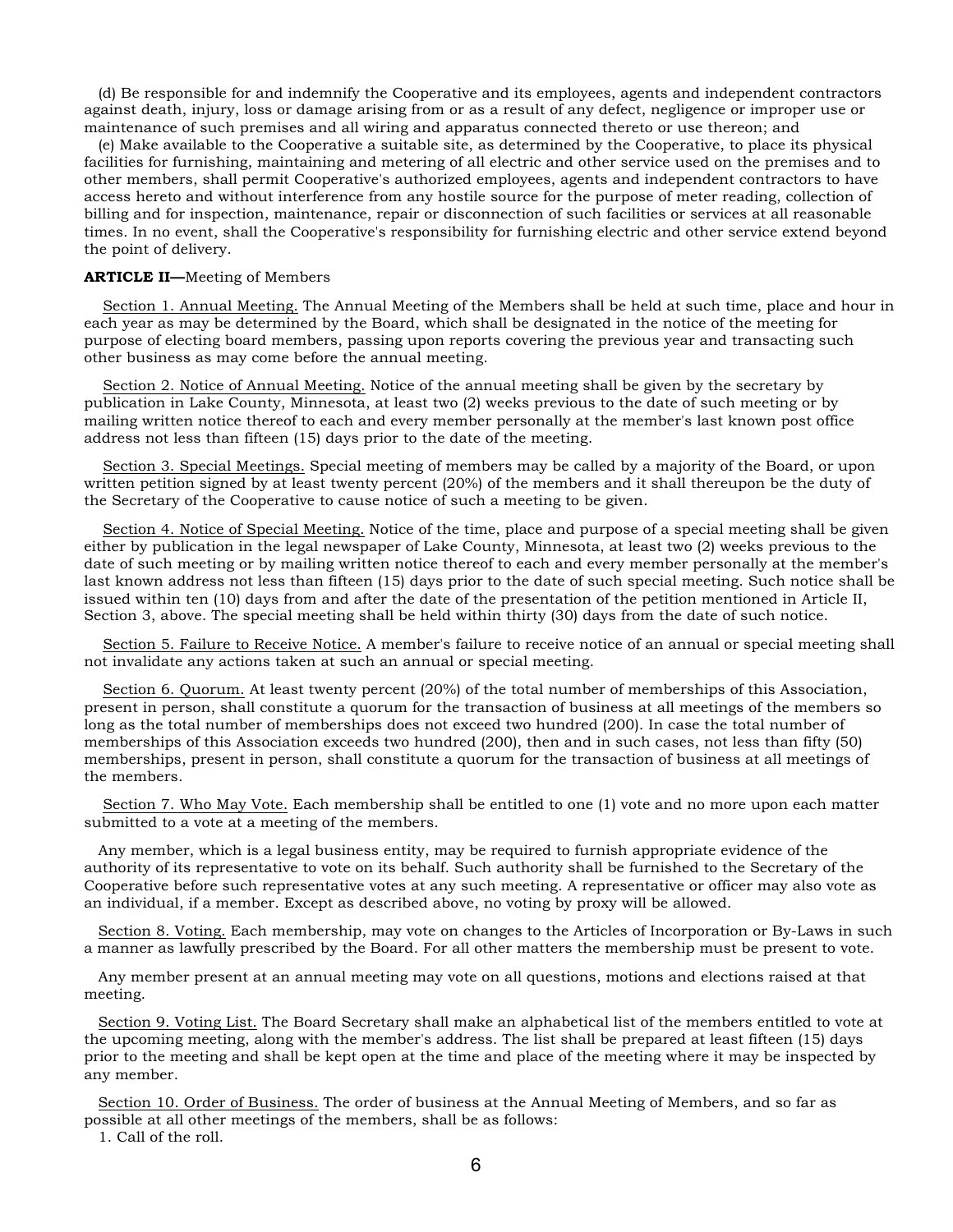- 2. Reading of the Notice of the Meeting together with the proof of the due publication or mailing thereof.
- 3. Presentation and reading of unapproved minutes of previous meeting.
- 4. Election of directors.
- 5. Presentation and consideration of reports of officers, directors and committees.
- 6. Unfinished business.
- 7. New business.
- 8. Adjournment.

 The foregoing order of business may be changed by majority vote of the members in attendance and voting at such meeting. Unless, the members by majority vote of those in attendance and voting determine otherwise, Robert's Rules of Order shall govern all procedural questions and matters.

## **ARTICLE III—**Directors

 Section 1. General Powers. The business and affairs of the Cooperative shall be managed under the direction of a Board of Directors, which shall exercise all of the powers of the Cooperative, except such as are by law, the Articles of Incorporation or these By-Laws conferred upon or reserved to the members. The Board of Directors shall have the power to make and adopt such policies, rules and regulations consistent with law, the Articles of Incorporation or these By-Laws, as it may deem advisable for the management, administration and regulation of the business and affairs of the Cooperative.

 Section 2. Director Qualifications. In order to become or remain a director all of these qualifications must be met:

(a) Hold a membership in that district.

 (b) A natural person, who had resided on the Cooperative's systems for at least one (1) year; residency is determined by meeting any one of the three (3) qualifications:

(1) Driver's license or State I.D. reflecting an address on the Cooperative's system.

(2) Homestead interest in real estate in the service territory of the Cooperative.

(3) Has made application to the Board and the Board members have determined there are sufficient

contacts and interest in the area served by the Cooperative system to be deemed a resident.

(c) Must not be a convicted felon.

 (d) Cannot be an employee of the Cooperative, or has not been an employee of the Cooperative at any time in the previous three (3) years, or a close relative by blood or in-law, including half, step and adopted kin, a spouse, child, grandchild, grandparent, brother, sister, aunt, uncle, nephew or niece of a current employee of the Cooperative.

 (e) Cannot be in any way employed by or financially interested in a competing enterprise or business selling electric energy to the Cooperative, or business interest primarily engaged in selling electrical or plumbing supplies, appliances or fixtures to the Cooperative.

(f) Must have the legal capacity to enter into a binding contract.

 (g) When a membership is held jointly or by tenants in common, one of the joint tenants or one of the tenants in common, but not more than one, may be elected as a director; provided, however, that such person shall not be eligible to become or remain a director in the Cooperative unless both joint tenants or all tenants in common shall meet the qualifications hereinabove set forth.

 Section 3. Tenure. A director may serve an unlimited number of three (3) year terms on the Board of Directors. A term shall begin immediately after the meeting the director was elected or appointed.

 Section 4. Districts. The territory served or to be served by the Cooperative shall be divided into five districts. The boundary lines of such districts, as initially established, may be changed from time to time by the Board of Directors. For the election of directors, each member shall be deemed to belong in one district. That district shall be determined from the following criteria:

 (a) The member's principal residence, or , if the Member is not a natural person, the Member's principal address..

 (b) If a member who is a natural person has no principal residence, or, if a Member who is not a natural person has no principal address in any specific district in which service is received from the Cooperative, then the member shall designate in writing to the Secretary of the Cooperative, at least fifteen (15) days prior to the time of giving notice of the meeting in question, the one district that member has determined to be that member's district. Such designation shall not be changed without prior Board approval and the member shall be eligible to be elected as a director of the Cooperative only from said district.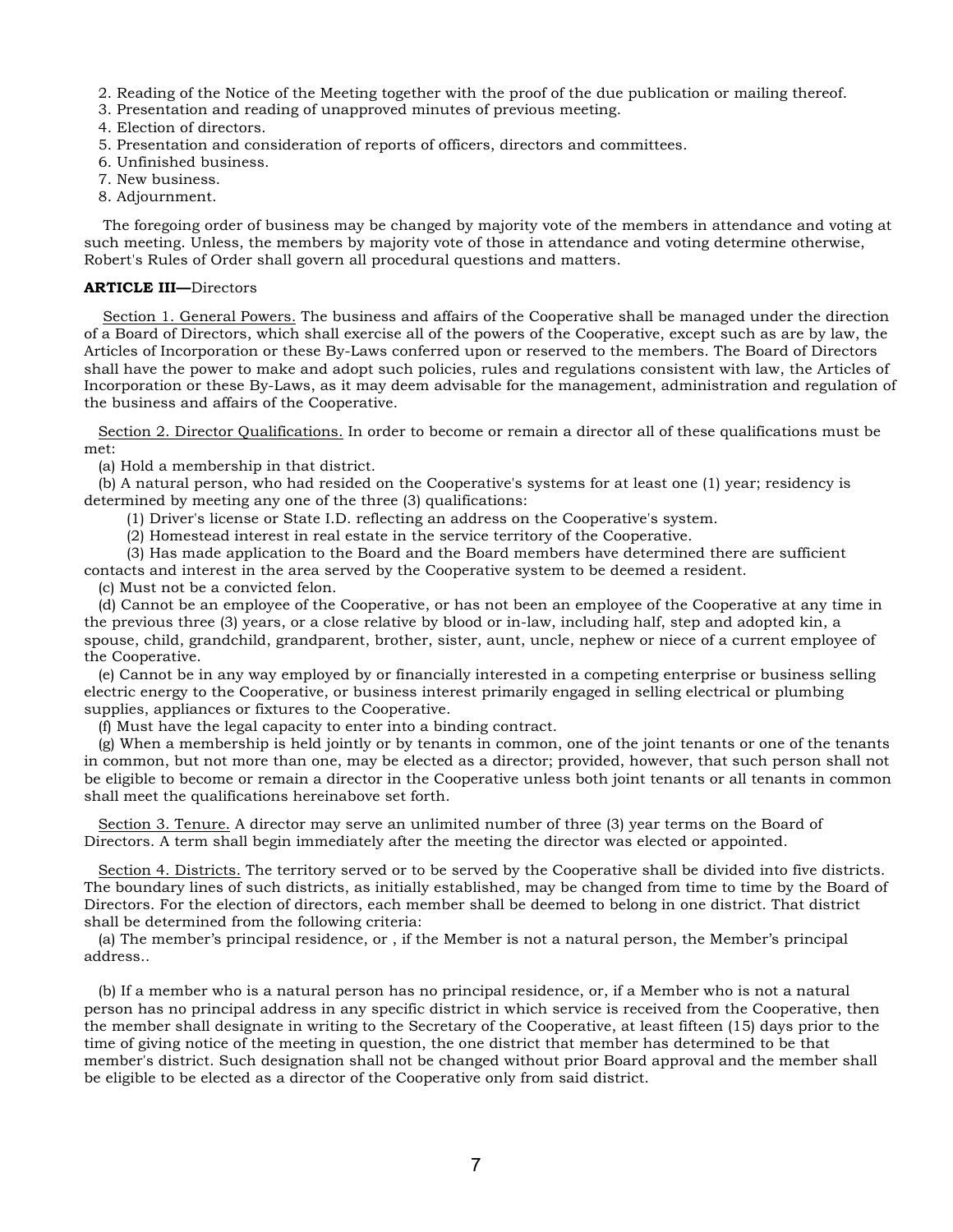*District No. 1.* All that part of the system area lying in St. Louis County, more specifically described as: Townships 53N, 54N, 55N, 56N and 57N, in Range 13W and Townships 51N, 52N, 53N, 54N 55N, 56N and 57N in Range 12W and Townships 52N and 53N in Range 14W and Townships 52N and 53N in Range 15W.

 *District No. 2.* All that area in Range 11 from Lake Superior North to the system boundary, described as follows: Townships 52N, 53N, 54N, 55N, 56N, 57N, 58N, 59N and 60N in Range 11 West.

 *District No. 3.* All that area North of Lake Superior to the Northern boundary of the system in Ranges 9 and 10, described as follows: Townships 52N, 53N, 54N, 55N, 56N, 57N, 58N, 59N and 60N in Range 10 West and Townships 53N, 54N, 55N, 56N 57N, 58N, 59N and 60N in Range 9 West.

 *District No. 4.* That part lying East of Range 9 and South of Township 57, described as follows: Town- ships 54N, 55N, 56N in Range 8 West and Townships 55N and 56N in Range 7 West.

 *District No. 5.* All that area East of Range 9 and North of Township 56 to the North and East system boundaries, described as follows: Townships 57N, 58N, 59N and 60N in Range 8 West and Townships 57N, 58N, 59N and 60N in Range 7 West and Townships 57N, 58N, 59N and 60N in Range 6 West.

 Section 5. Nominations. It shall be the duty of the Board of Directors to appoint, not less than thirty (30) days or more than ninety (90) days before the date of a meeting of the members at which directors are to be elected, a chairperson for the Nominating Committee. A Nominating Committee will be established for each district that will have a Director position up for election. Such chairperson shall be a member of the district in question. No officer or member of the Board of Directors shall be appointed a chairperson of such committee.

 The Board shall also notify the members residing in the district in question of the time and place of the nominating meeting by appropriate notice in the Cooperative newsletter.

 The business of the Nominating Committee shall be to nominate not more than two candidates for director. Each nominating meeting shall first decide by majority vote of those present the process by which nominees shall be determined. This list of nominations from each district shall be submitted to the principal office of the Cooperative at least twenty-five (25) days before the date of the annual meeting. Nominations may also be made from the floor at the annual meeting by any member from the district in question provided notice of the intent to nominate candidates and the name of the candidate to be nominated, shall be provided in writing to the Cooperative at least 15 days prior to the annual meeting. All nominations must be of qualified candidates from the district in question. All nominations of the Nominating Committee and from the floor must be seconded.

 Section 6. Election of Directors. At the annual meeting in each year, the membership shall vote to fill those director positions that have expired or have been vacated. These directors shall be elected by ballot from the members to serve until their successors have been both elected and qualified subject to the provisions or unless otherwise terminated or vacated of these By-Laws.

 Each membership present shall be eligible to cast one vote only for each director to be elected. If a quorum of fifty (50) or more memberships is present from a district where a director is going to be elected, only those members of the district shall be allowed to vote for that director. Otherwise, all members eligible to vote at the annual meeting shall be eligible to vote for the director of that district. The nominee receiving the highest number of votes cast shall be elected director. If there is a tie, the winner shall be determined by a coin toss. The calling of heads or tails shall be made by an alphabetical order by the tied nominees. The result(s) of the election of Director(s) shall be announced prior to the adjournment of the Annual Meeting.

 Section 7. Vacancies and Termination. Vacancies occurring on the Board of Directors shall be filled by a majority vote of the remaining directors in a timely manner. Directors thus elected shall serve until the next annual meeting. The remainder of the term will then be filled by vote of the membership using the usual method for the election of directors. Vacancies shall be filled to comply with all other qualifications of becoming a board member. The Board of Directors may declare a vacancy if the Board member has missed three (3) consecutive regular board meetings or four (4) regular board meetings in any twelve month period without a valid reason.

 Section 8. Compensation. Directors shall not receive any salary for their services as such, except that the Board may, by resolution, authorize a fixed sum for each day or portion thereof spent on Cooperative business, such as attendance at meetings, conferences and training programs, or performing committee assignments when authorized by the Board. If authorized by the Board, board members may also be reimbursed for expenses actually and necessarily incurred in carrying out such Cooperative business or granted a reasonable per diem allowance by the Board in lieu of detailed accounting for some of these expenses. No board member shall receive compensation for serving the Cooperative in any other capacity.

 Section 9. Accounts and Reports. The Board shall cause to be established and maintained a complete accounting system. The Board shall, after the close of each fiscal year, cause to be made a full and complete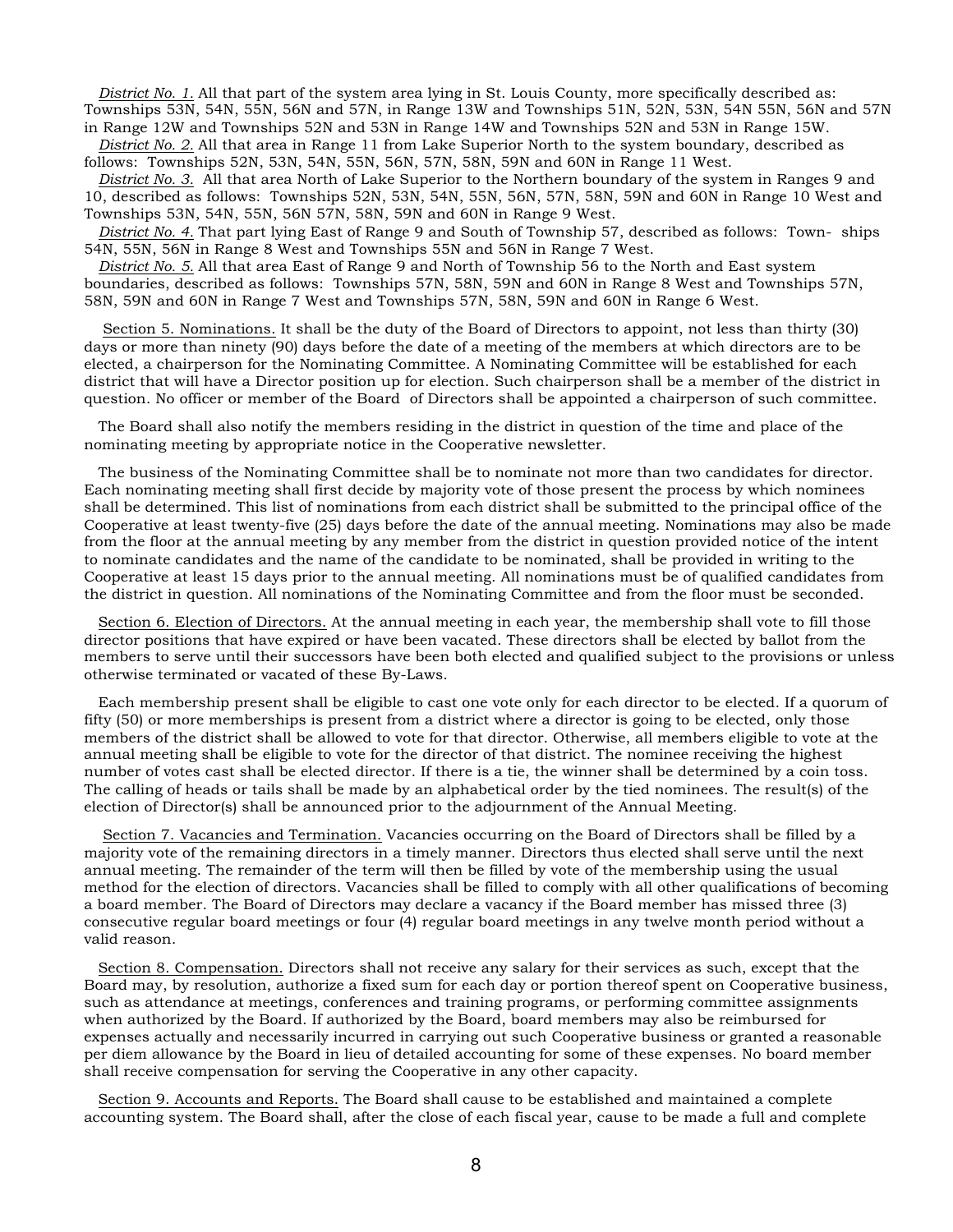audit of the accounts, books and financial condition of the Cooperative as of the end of the fiscal year. The financial condition of the Cooperative shall be submitted to the Members at the following Annual Meeting.

## **ARTICLE IV—**Indemnification

 Section 1. Indemnification of Directors. The Cooperative shall indemnify directors, officers, agents and employees against liability to the extent that their acts or omissions constituting the grounds for the alleged liability

- 1. Were performed in their official capacity, and
- 2. were based upon what a reasonable person would deem to be good faith business judgments and
- 3. The party to be indemnified believed their acts or omissions were in the best interests of the Cooperative.

The Cooperative may purchase insurance to cover such indemnification.

#### **ARTICLE V—**Meetings of Directors

 Section 1. Regular Meetings. A re-organizational meeting of the Board shall be held immediately after and at the same place as the annual meeting of members. A regular meeting of the Board shall also be held monthly at such time and place as set by the Board. Such regular meetings may be held without notice other than such resolution fixing the time and place thereof. A director may be deemed present at a regular meeting by appearing in person, electronically, telephonically, via video conferencing, or by such other method as the board at its sole discretion may approve.

 Section 2. Special Meetings. Special meetings of the Board of Directors may be called by the President or any three (3) directors. The person or persons authorized to call special meetings of the Board of Directors may fix the time and place for the holding of the special meeting. A director may be deemed present to a regular meeting by appearing in person, electronically, telephonically, via video conferencing, or by such other method as the board at its sole discretion may approve.

Section 3. Notice of Special Board Meetings. Notice of time, place and purpose of any special meeting of the Board shall be given at least two (2) days prior thereto, by written notice or delivered personally by mail or electronically to each director at his or her last known address. If mailed, such notice shall be deemed to be delivered when deposited in the United States mail so addressed, with postage prepaid thereon. If mailed, the time for giving Notice shall be increased to five (5) days. In all cases, the time to give notice shall not count Federal or State holidays, Saturdays or Sundays. The attendance of a director at any meeting shall constitute a waiver of notice of such meeting, except in case a director shall attend a meeting for the express purpose of objecting to the transaction of any business because the meeting shall not have been lawfully called or convened.

 Section 4. Quorum. A majority of the members of the Board of Directors shall constitute a quorum for the transaction of business at any meeting of the Board. If less than a majority of the directors are present at said meeting, said meeting shall not be called to order.

 Section 5. Manner of Acting. The acts of the majority of the directors present at a meeting at which a quorum is present shall be the acts of the Board of Directors.

#### **ARTICLE VI—**Officers

 Section 1. Number. The officers of the Cooperative shall be selected from the Board of Directors and include, President, Vice President, Treasurer and Secretary and such other officers as may be determined by the Board from time to time. The offices of Secretary and Treasurer may be combined by resolution of the Board, with such position to be termed "Secretary-Treasurer".

 Section 2. Election and Term of Office. The officers shall be elected, annually by and from the Board at the reorganizational meeting of the Board. If, for some reason, the election of officers cannot be held at such meeting, such election shall be held as soon thereafter as conveniently may be. Each officer shall hold office until the first meeting of the Board following the next succeeding Annual Meeting of the Members or until that officer's successor shall have been elected and shall have qualified. A vacancy in any office shall be filled by the Board for the un-expired portion of the term.

 Section 3. Removal. Any person appointed to a position by the Board may be removed by an affirmative vote of all remaining directors whenever in its judgment the best interests of the Cooperative will be served thereby.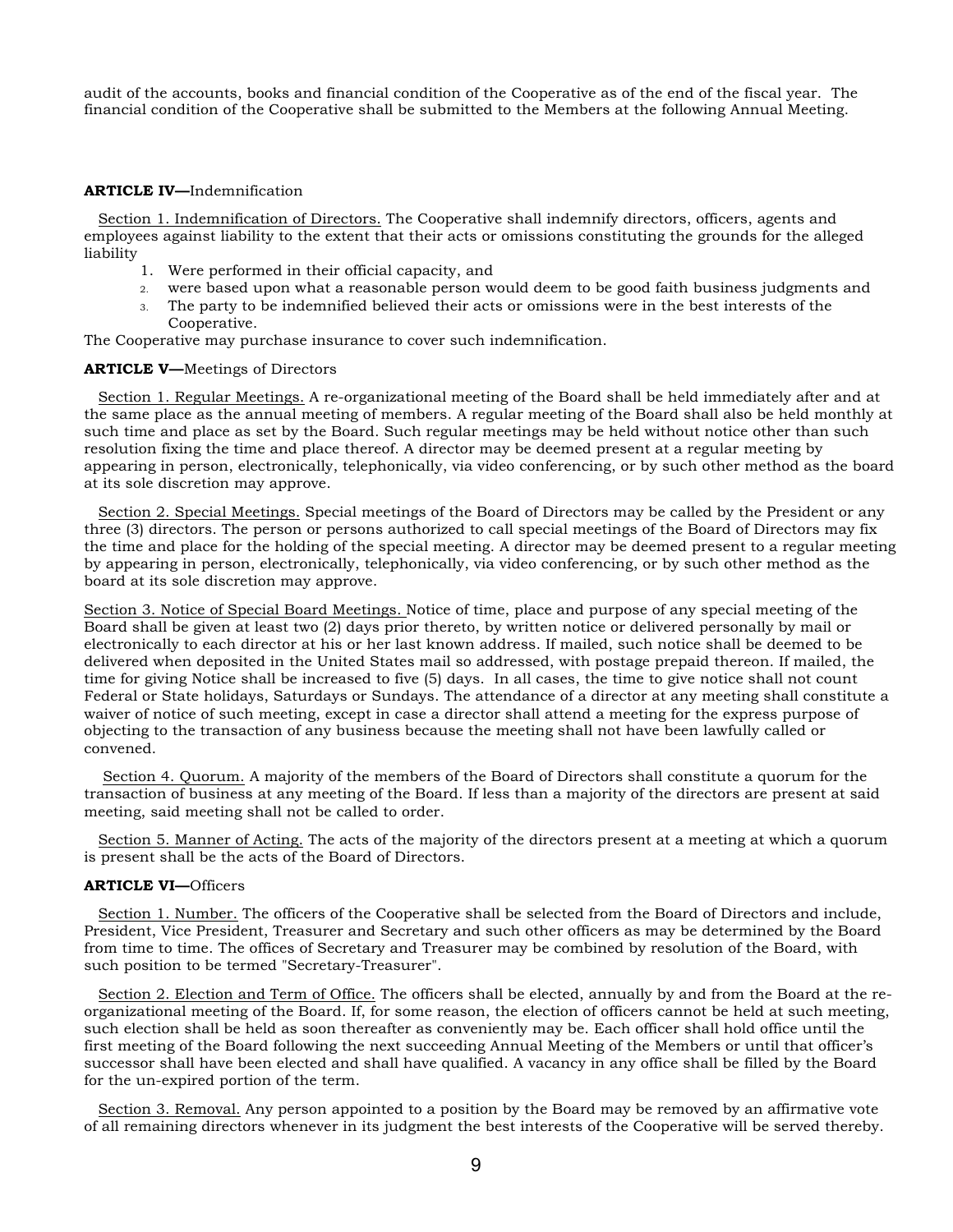Section 4. President. The President shall:

(a) Be the principal executive officer of the Cooperative and shall preside at all meetings of the Board.

 (b) Along with the Secretary or any other proper person as designated by the Board, sign any deeds, mortgages, notes, bonds, contract or other instruments authorized by the Board to be executed, except in cases in which the signing and execution thereof shall be expressly delegated by the Board or by these By-Laws to some other officer or agent of the Cooperative or shall be required by law to be otherwise signed or executed; and

 (c) In general perform all duties incident to the office or President and such other duties as may be prescribed by the Board from time to time.

 Section 5. Vice-President. In the absence of the President, or in the event of the President's inability or refusal to act, the Vice-President shall perform the duties of the President and when so acting shall have all the powers of and be subject to all the restrictions upon the President. The Vice-President shall also perform such other duties as from time to time may be assigned by the Board.

Section 6. Secretary. The Secretary shall be responsible for:

(a) Keeping the minutes of the meetings of the members and of the Board in books provided for that purpose;

(b) Seeing that all notices are duly given in accordance with these By-Laws or as required by law;

 (c) The safe keeping of the corporate books and records and the Seal of the Cooperative and affixing the Seal of the Cooperative to all documents, the execution of which on behalf of the Cooperative under its Seal is duly authorized in accordance with the provisions of these By-Laws;

(d) Keeping a register of the names and post office addresses of all members.

 (e) Keeping on file at all times a complete copy of the Articles of Incorporation and By-Laws of the Cooperative containing all amendments thereto (which copy shall always be open to the inspection of any member) and at the expense of the Cooperative, furnishing a copy of the By-Laws and of all amendments thereto any member upon request; and

 (f) In general performing all duties incident to the office of secretary and such other duties as from time to time may be assigned by the Board.

Section 7. Treasurer. The Treasurer shall be responsible for:

(a) Custody of all funds and securities of the Cooperative;

 (b) The receipt of and the issuance of receipts for all monies due and payable to the Cooperative and for the deposit of all such monies in the name of the Cooperative in such bank or banks as shall be selected in accordance with the provisions of these By-Laws; and

 (c) The general performance of all the duties incident to the office of treasurer and such other duties as from time to time may be assigned by the Board.

 Section 8. CEO. The Board may appoint a Chief Executive Officer (CEO) also referred to as the General Manager (G.M.) who may be, but who shall not be required to be, a member of the Cooperative. The CEO shall perform such duties and shall exercise such authority as the Board may from time to time bestow upon the CEO.

 Section 9. Bonds or Insurance of Officers. The treasurer and any other officer or agent of the Cooperative charged with responsibility for the custody of any of its funds or property shall be bonded or insured in such sum and with such surety as the Board shall determine. The Board, in its discretion, may also require any other officer, agent or employee of the Cooperative to be bonded or insured in such amount and with such surety as it shall determine.

 Section 10. Compensation. The compensation of officers shall be fixed by the Board. No officer of the Board shall be prohibited from receiving such compensation by reason of also being a member of the Board.

 Section 11. Reports. The officers of the Cooperative shall submit at each annual meeting of the member's reports covering the business of the Cooperative for the previous fiscal year. Such reports shall set forth the condition of the Cooperative at the close of such fiscal year.

**ARTICLE VII—**Contracts, Checks, Deposits and Transactions

 Section 1. Contracts. Except as otherwise provided in these By-Laws, the Board may authorize any officer or officers, agent or agents to enter into any contract or execute and deliver any instrument in the name and on behalf of the Cooperative and such authority may be general or confined to specific instances.

Section 2. Checks, Drafts, Etc. All checks, drafts or other orders for the payment of money and all notes, bonds or other evidences of indebtedness issued in the name of the Cooperative shall be signed by such officer or officers, agent or agents, employee or employees of the Cooperative and in such manner as shall from time to time be determined by resolution of the Board.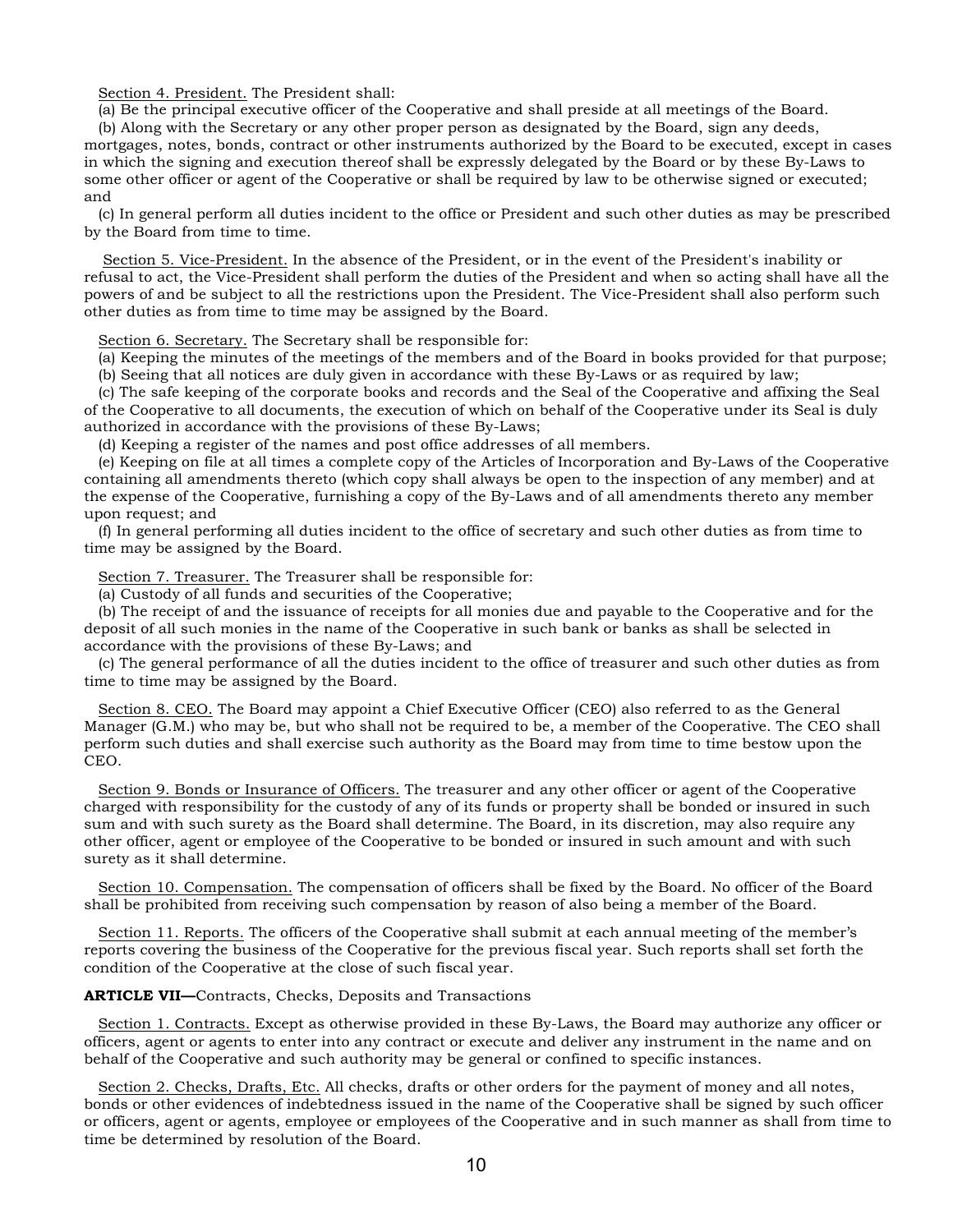Section 3. Deposits and Investments. All funds except petty cash of the Cooperative shall be deposited from time to time to the credit of the Cooperative in such banks, financial institutions or other investments as the Board may select.

### **ARTICLE VIII—**Membership Certificates, Their Issue and Transfer

No interest or dividends shall be paid upon any of the Membership Certificates issued by this Association.

### **ARTICLE IX—**Not-For-Profit Operation

 Section 1. Interest or Dividends on Capital Prohibited. In the furnishing of electric energy, the Cooperative's operations shall be so conducted that all members will, through their usage of electric services, furnish capital for the Cooperative. In order to assure that the Cooperative will operate on a not-for-profit basis, the Cooperative is obligated to account on a usage basis to all its members for all amounts received and receivable from the furnishing of electric in excess of operating costs and expenses properly chargeable against the furnishing of electric services. All such payments for services are made with the understanding that they are furnished by the members as capital.

 The Cooperative is obligated to assign by credits to a capital account for each member all such amounts in excess of operating costs and expenses and to debit to such capital account for each member all operating costs and expenses in excess of such amounts received and receivable from the furnishing of electric energy. The books and records of the Cooperative shall be set-up and kept in such a manner that at the end of each fiscal year the amount of capital, if any, so furnished by each member is clearly reflected and credited in appropriate records to the capital account of each member. The Cooperative shall, within a reasonable time after the close of the fiscal year, notify each member of the amount of capital so credited or debited to his account. All such amounts credited to the capital account, of any member, shall have the same status as though they had been paid to the member in cash in pursuance of a legal obligation to do so and the member had then furnished the Cooperative corresponding amounts for capital.

 In the event of dissolution or liquidation of the Cooperative, after all outstanding indebtedness of the Cooperative shall have been paid, outstanding capital credits shall be retired without priority on a pro-rata basis before any payments are made on account of property rights of members. If, at any time prior to dissolution or liquidation, the Board shall determine that the financial condition of the Cooperative will not be impaired thereby, the capital credited to members' accounts may be retired in full or in part. The Board of Directors shall determine the method, basis, priority and order of retirement, if any, for all accounts heretofore and hereafter furnished as capital.

 Capital credited to the account of each member shall be assignable only on the books of the Cooperative pursuant to written instruction from the assignor and only to successors in interest or successors in occupancy in all or part of such member's premises served by the Cooperative unless the Board, acting under policies of general application, shall determine otherwise.

 Notwithstanding any other provision of these By-Laws, the Board, at its discretion, shall have the power, at any time, to retire capital credited to the account of a member or former member who is a natural person and who shall have died. Such retirement shall be upon such terms and conditions as the Board, acting under policies of general application, shall determine; provided, however, that the financial condition of the Cooperative will not thereby be impaired. No capital shall be paid to non-natural person members upon dissolution of that member's legal entity except by resolution of the Board of Directors at their sole discretion.

 If a former member has any unpaid balance owing to the Cooperative for more than 90 days, such former member grants the Cooperative the right, in the Board's sole discretion, to calculate the discounted present day value of any patronage allocated to said former member and apply said discounted present day value towards any amounts owing to the Cooperative. The discounted present day value will be calculated annually based on the weighted cost of capital. The remaining value of the patronage shall be forfeited and become the permanent equity of the Cooperative. Any amounts still owing the Cooperative after application of any discounted present day value of capital credits shall remain a debt owed to the Cooperative and subject to collection and recoupment.

 The members of the Cooperative, by dealing with the Cooperative, acknowledge that the terms and provisions of the Articles of Incorporation and By-Laws shall constitute and be a contract between the Cooperative and each member and both the Cooperative and the member are bound by such contract, as fully as though each member had individually signed a separate instrument containing such terms and provisions. The provisions of this Article of the By-Laws shall be called to the attention of each member of the Cooperative by posting in a